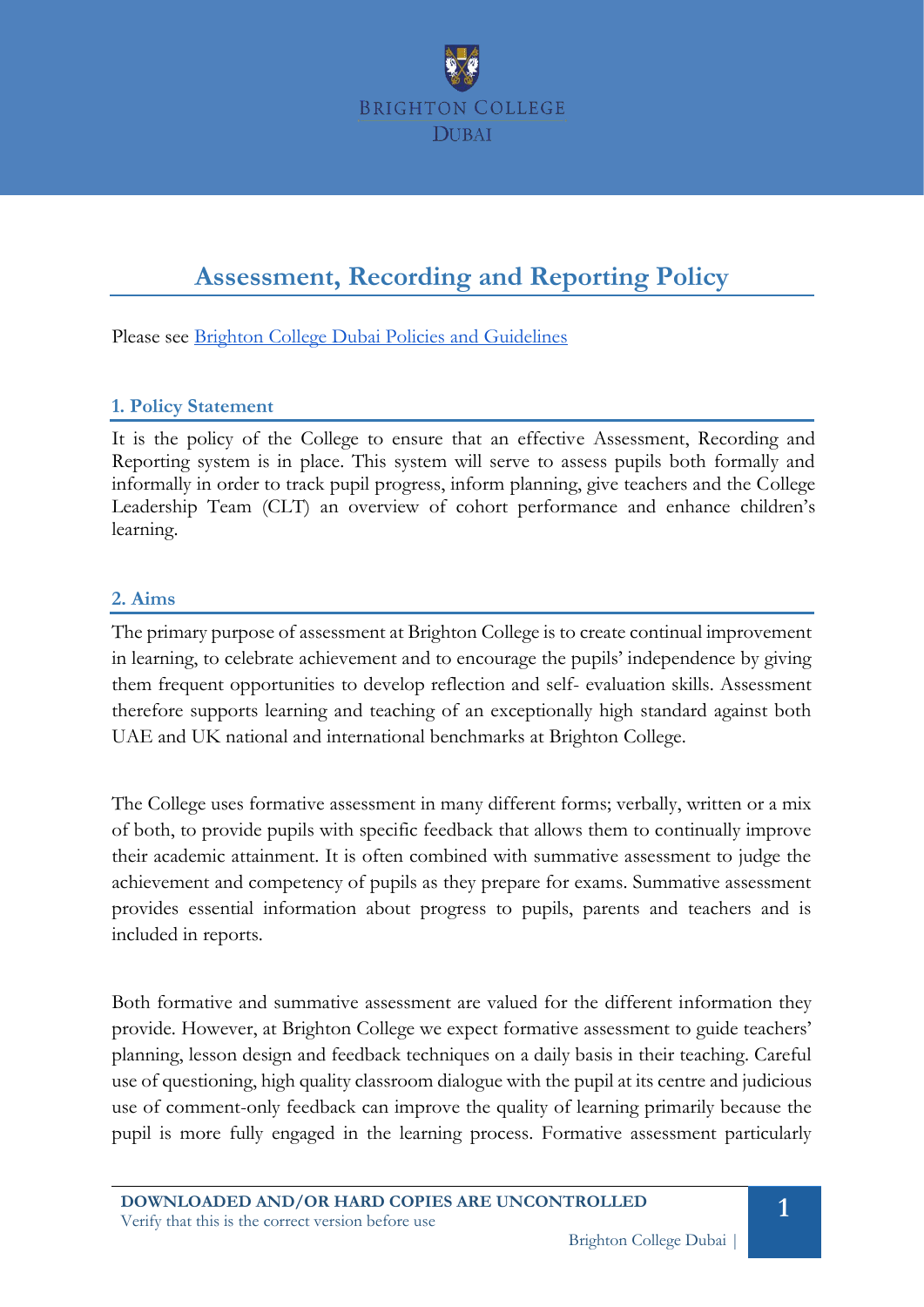

encourages academic confidence, positivity and resilience in learning. This approach to assessment encourages pupils of all abilities to strive for excellence at every level and to feel confident in achieving their best, therefore it fulfils a core aim of the school: to instill a love of learning for its own sake.

We believe that an effective Assessment, Recording and Reporting system is essential in order to celebrate the success of the individual and raise both self-esteem and standards in accordance with the school aims. It should provide accurate, unbiased and meaningful information for children, staff and parents regarding a child's progress across the curriculum. It should involve pupils in self-evaluation and target setting, to encourage and motivate. It must inform future teaching and learning, including differentiation and curriculum development. It should highlight any areas of academic strength or weakness to avoid underachievement and ensure that correct provisions are made for children who have special educational needs or disabilities (Inclusion) including those who are 'Gifted and Talented' and those requiring English as an Additional Language (EAL) provision. It should provide sufficient information to ensure continuity as a pupil progresses through the college, from year group to year group, to help ensure a smooth transition.

### **3. Practice and Procedure**

3.1 Prep School - The Assessment and Recording Process: Forms of Assessment

#### 3.1.1 Early Years

On-going formative assessment is at the heart of the Early Years practice. Baseline assessments are done at the start of the academic year. Summative point in time assessment is used at the end of the Term 1, Term 2 and Term 3 and informs pupil progress meetings, parent's evenings and reports where information about each unique child's learning is shared. This culminates in the completion of the Early Years Foundation Stage profile at the end of the FS2 year. Each child's development is recorded against three prime areas, four specific areas and their Characteristics of Effective Learning. The following grading system is used, as children develop their knowledge, skills and understanding through the Early Learning Goals.

| Emerging      |
|---------------|
| Emerging +    |
| Expected      |
| Expected +    |
| Greater Depth |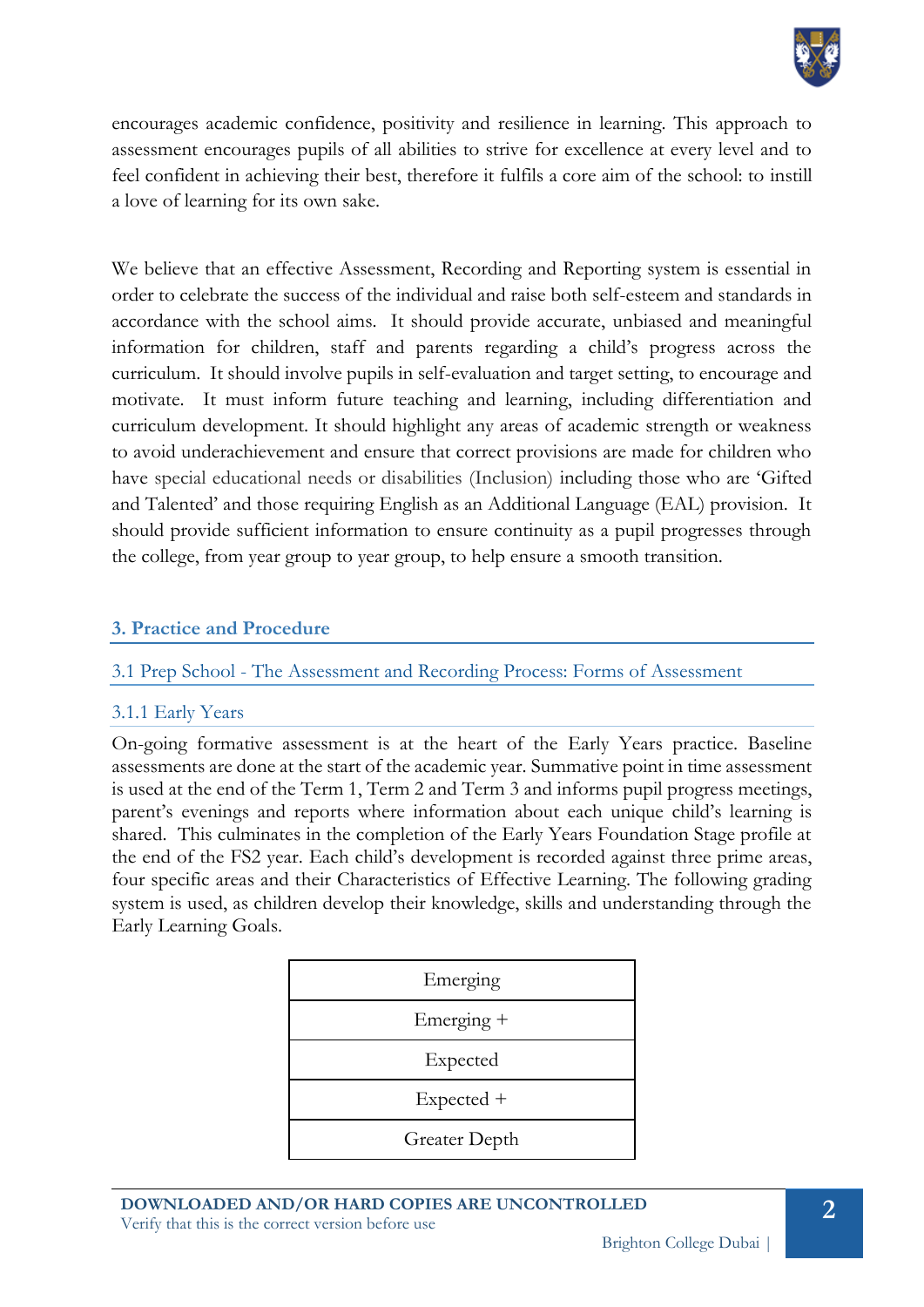

Prime Areas:

- Personal, Social and Emotional Development
- Physical Development
- Communication and Language

## Specific Areas

- Literacy
- Mathematics
- Understanding the World
- Expressive Arts and Design

Characteristic of Effective Learning

- Playing and exploring
- Active Learning
- Creating and thinking critically

Judgments against these scales are made from observation of consistent and independent behaviour, predominantly from children's self-initiated activities. The Early Learning Goals establish expectations for most children to reach by the end of the Early Years Foundation Stage.

# 3.1.2 Formative Assessment in the Prep School

The Prep School has an annual Assessment Schedule which can be found in the Appendix 10 Table 3.1.3

This involves ongoing assessment carried out by teachers and assistants, both formally and informally, during a lesson or unit of work. Through this, the positive achievements of the pupils may be recognised and discussed, in relation to learning objectives and individual targets. The results of formative assessments have a direct impact on the teaching and learning strategies employed after assessment. Formative assessment strategies employed during the lesson may include:

- **Questioning** asking questions to assess students starting points in order to be able to adapt the learning to their needs, asking a range of questions from literal to high order, using thinking time and talking partners/feedback friends.
- **Observing**  observing children and listening to their discussions to assess their learning as it is happening, making planned observations of particular children to support their learning in the classroom.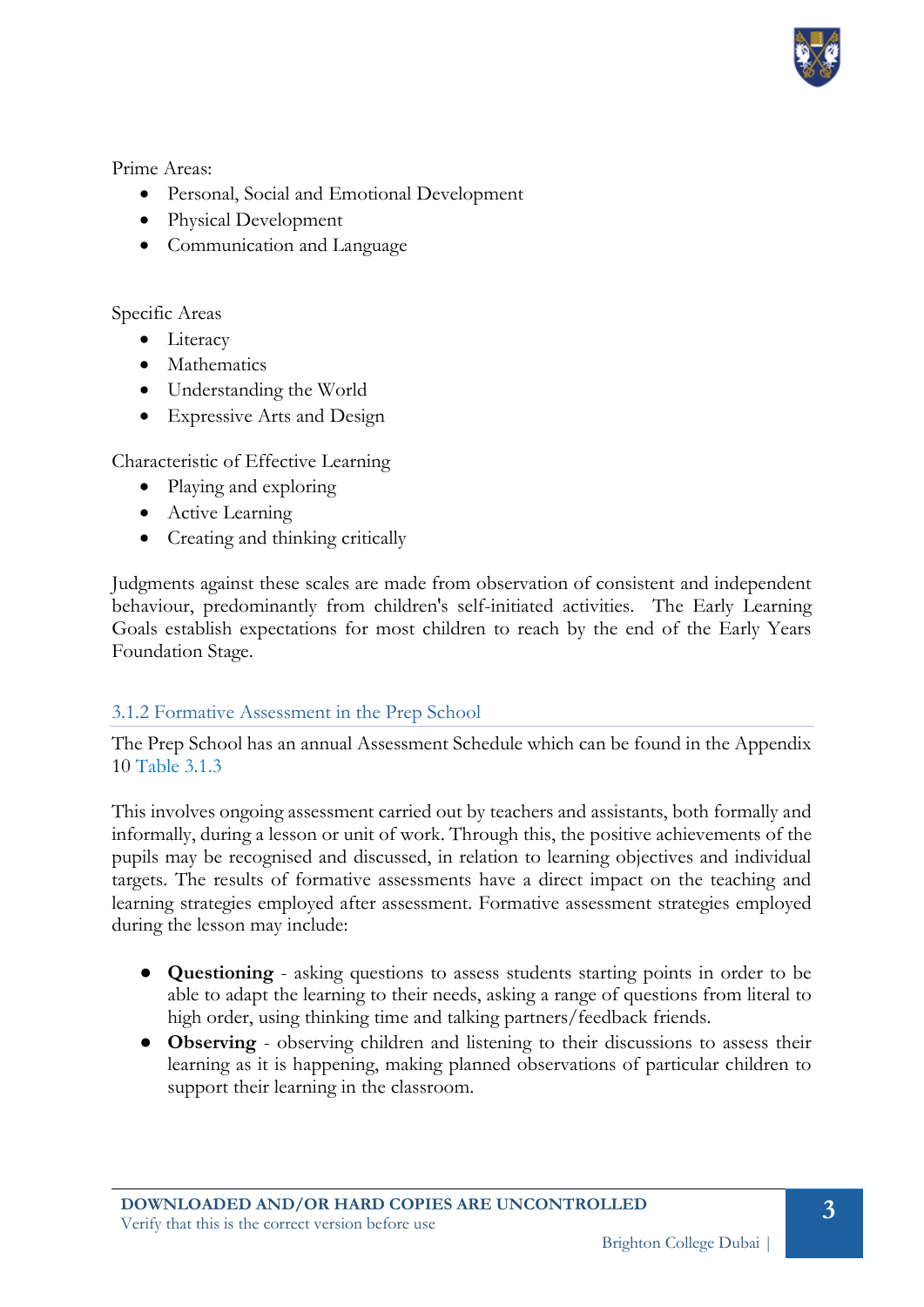

- **Discussing** holding brief impromptu discussions with children to follow up any surprises at their responses during the lesson, discussing misunderstandings or misconceptions, holding informed discussions to follow up on earlier assessments.
- **Analysing** marking and assessing written work with children.
- **Checking understanding** conducting recall tests/quizzes, questioning, introducing brief review checks that draw upon what has been taught previously, exit slips.
- **Peer and Self-Evaluation** pupils assess each other and themselves, this can encourage pupils to take greater responsibility for their learning, for example, by encouraging engagement with assessment criteria and reflection of their own performance and that of their peers.

A record of pupil's progress and attainment is collated in an ongoing manner on OTrack. These will be recorded in a 5-point scale for teacher use. Parents will be given a grading of Emerging, Expected or Greater Depth in the pupils' reports.

| Emerging      |
|---------------|
| Emerging +    |
| Expected      |
| Expected +    |
| Greater Depth |

# 3.1.3 Summative

Assessments occur at three defined periods of the academic year (Data Drop 1, 2 and 3.) The final data drop includes information from the GL Assessments and other curriculum related assessments. The Progress Tests in English and Maths are completed online for Years 2 – 6 and paper versions are completed in Year 1. The Progress Tests in Science is completed online for Years 3, 4, 5 and 6. The aim of such assessments is to record the overall achievements of children in a systematic and standardised way and to provide further clarification of judgements made by teachers regarding areas of strength and development of individuals in their care. Results are also tracked across the school to monitor the progress of individuals. A record of pupil's progress and attainment is collated on OTrack. These will be recorded in a 5-point scale for teacher use. Parents will be given a grading of Emerging, Expected or Greater Depth in the pupils' reports.

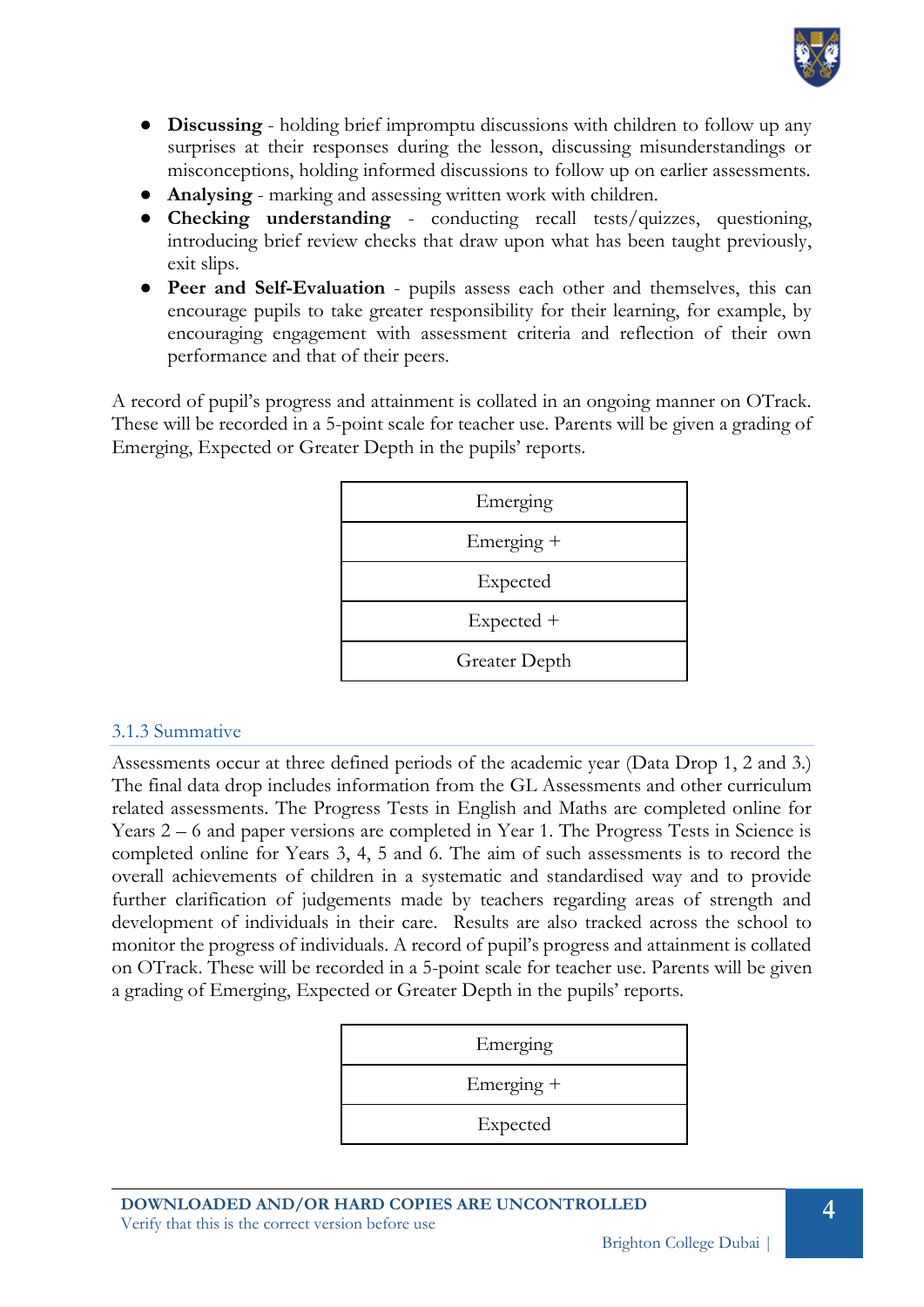

Expected +

Greater Depth

### 3.1.4 Analysis – Curriculum Adaptation

Information gained through the assessment process will be used to make curriculum planning and resource decisions. Teachers are encouraged to be reflective practitioners, making informal evaluations of their lessons which are then discussed by year group teams. Teachers' planning will be reviewed regularly by subject Middle Leaders and the Deputy Head Academic. The findings of these reviews are regularly discussed at staff and CLT level, with appropriate targets set as a result for subject and resource development.

#### 3.1.5 Diagnostic

All assessments can provide diagnostic evidence. However, certain assessment tools can be particularly useful in providing more detailed data, such as the highlighting of a specific learning need, e.g.: Dyslexia, or the identification of a child as being 'Gifted and Talented' in a given area. Diagnostic assessments allow strengths and weaknesses and learning styles of individuals to be identified and appropriate next steps taken, including the involvement of outside agencies such as Educational Psychologists, Speech and Language Therapists or the implementation of an Individual Education Plan.

#### **3.2 Senior School - The Assessment and Recording Process: Forms of Assessment**

#### 3.2.1 Formative Assessment

Assessment of pupil learning in the senior school take place throughout the school day. Teachers will use formative assessment strategies as a rule in the classroom: including questions, observations, discussions, peer marking and directed reflection time on work completed.

#### 3.2.2 Summative Assessment

Assessments occur at three defined periods of the academic year (Data Drop 1, 2 and 3.) The final data drop includes information from the GL Assessments and other curriculum related assessments. The Progress Tests in English, maths and science are completed online, as is the NGRT test. Pupils also complete routine external assessments for Arabic and Islamic with the ABT and IBT external assessments. The aim of such assessments is to record the overall achievements of children in a systematic and standardised way and to provide further clarification of judgements made by teachers regarding areas of strength and development of individuals in their care. Results are also tracked across the school to monitor the progress of individuals. Classroom assessments on material studied will be geared towards the eventual end point for the phase of the school. This will be either the IGCSE/GCSE or the A Level Examinations. Heads of Department and Subject Leaders are responsible for the collation of assessment scores and the analysis of this data,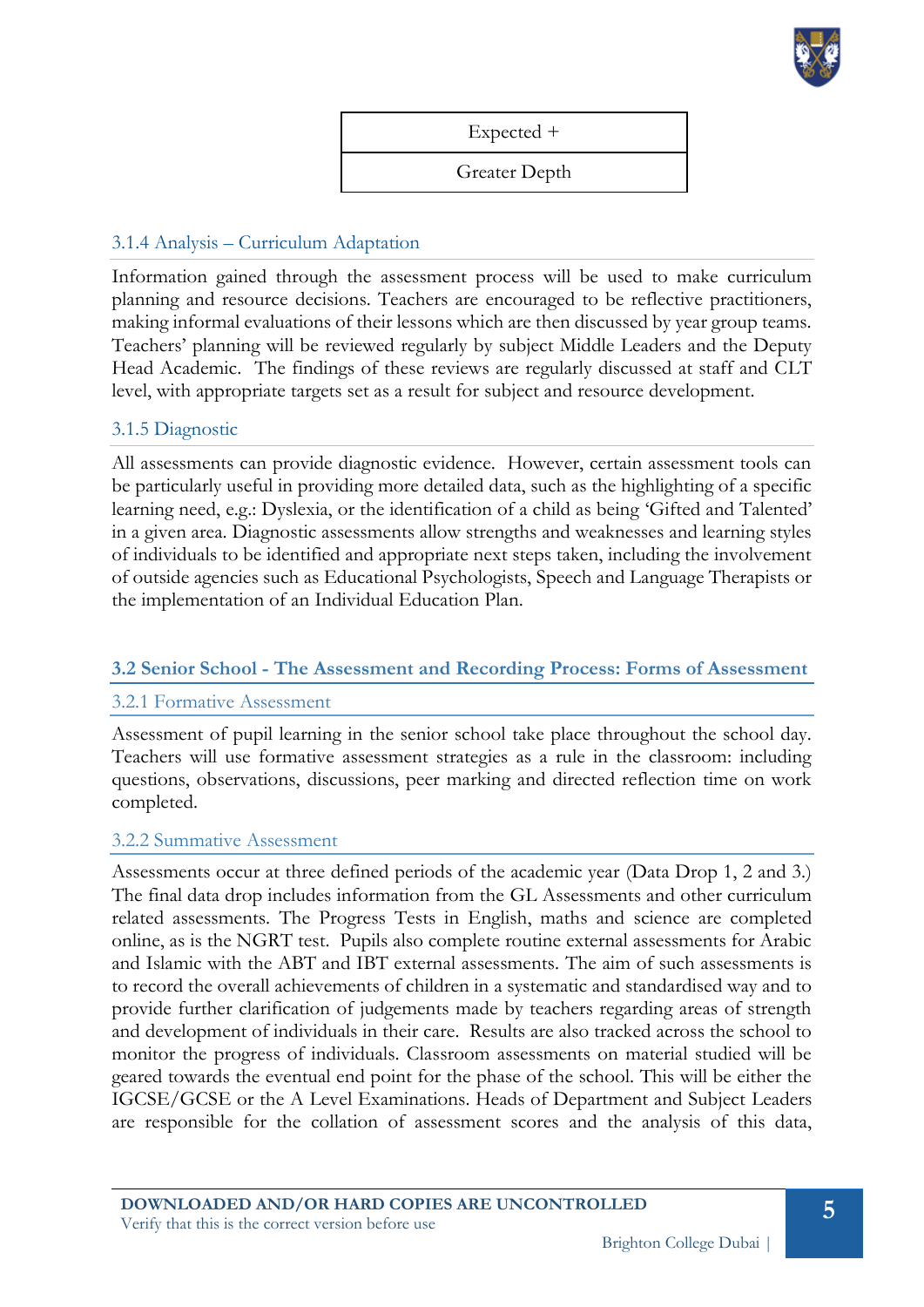

fortnightly line management meetings will have a focus on the discussion of this data and subject leaders will perform termly analyses of the data within their department.

#### 3.2.3 Evaluative

This includes any information gained through the assessment process which may be used to make curriculum planning and resource decisions. Teachers are encouraged to be reflective practitioners, making informal evaluations of their lessons which are then discussed by year group teams. Teachers' planning will be reviewed regularly by members of CLT. The findings of these reviews are regularly discussed at staff and CLT level, with appropriate targets set as a result for subject and resource development.

The assessment schedule for the Senior School can be found in the appendix

#### **4. Reporting and Parent Consultations**

#### 4.1 Prep School

Reports provide parents with full and accurate statements about pupil's achievements and progress across a wide spectrum of subjects including extra-curricular achievements and personal, social and emotional skills. The cycle has been set up to provide them most information to parents. Assessments are completed so that teachers can use the data to inform reports. Parents receive the reports and then have a parent consultation so that they can discuss any aspects of interest with the teacher so that there is a clear and open dialogue.

#### 4.1.1 End of Term - Full Reports

This is a full report that covers all areas of the curriculum, including those taken by specialist teachers. All reports are produced on iSAMS and parents can access them on the parent portal and Parent App.

#### 4.1.2 Interim Report

Interim reports take the form of an attainment and effort grade for key curriculum areas, an attendance percentage and a short statement from the class teacher.

#### 4.1.3 Parents Consultations and Reporting Timeline

| <b>Contract Contract Contract Contract</b><br><b>Contract Contract Contract</b><br>$\sqrt{11111}$<br>------<br>-- | ------<br>$-$<br>- |
|-------------------------------------------------------------------------------------------------------------------|--------------------|
|-------------------------------------------------------------------------------------------------------------------|--------------------|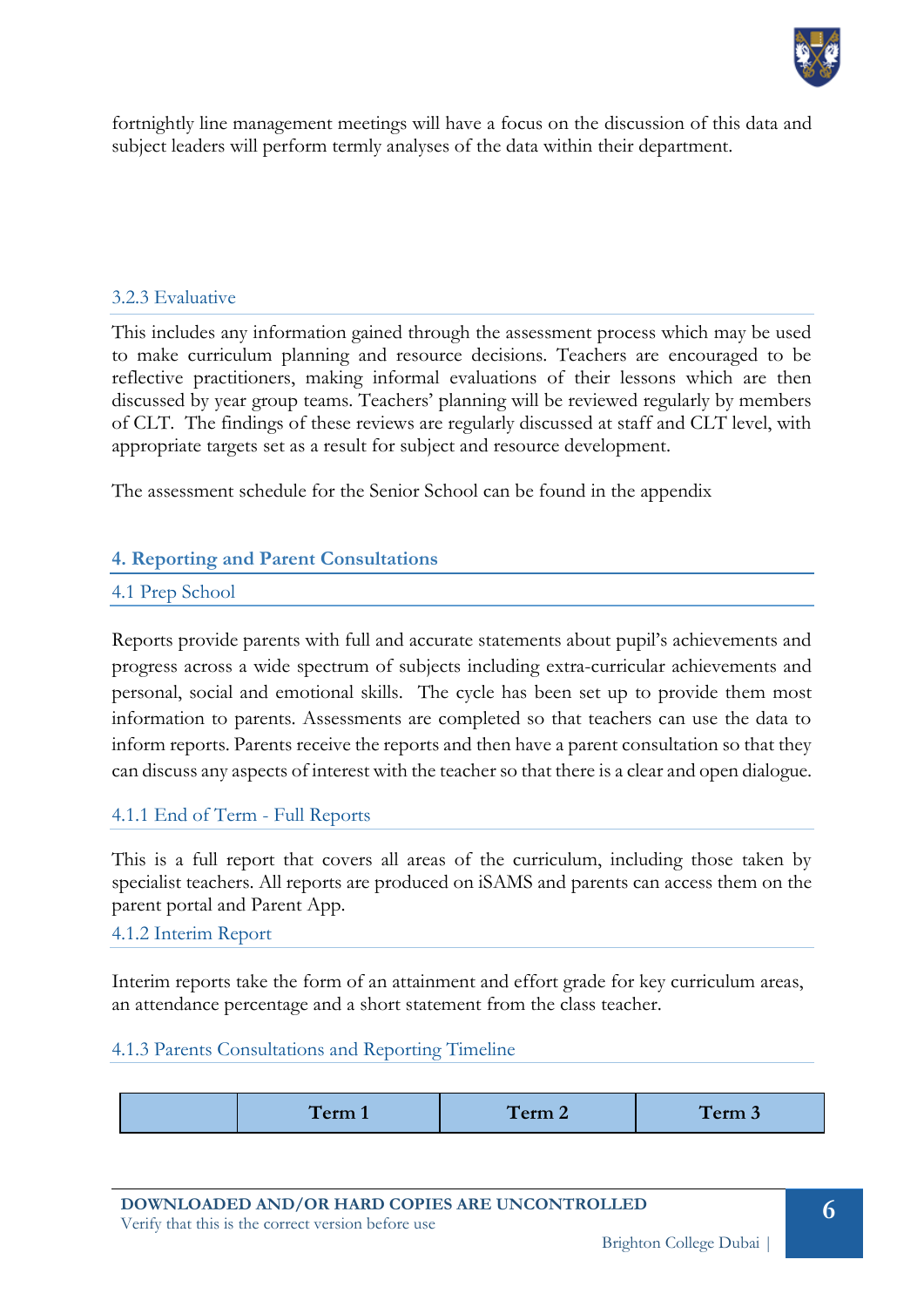

| 1 <sub>st</sub> | Term 1 - Full Report | Term 2 Interim report       | End of Term - Full<br>Report    |
|-----------------|----------------------|-----------------------------|---------------------------------|
| 2nd             | Parent consultation  | <b>Parent Consultations</b> | Pupil-led<br>academic tutorials |

# 4.1.4 Report Gradings

# Attitude to Learning Grade

The Attitude to Learning grade is a judgement of the pupils *learning dispositions* in a subject, such as consistency in effort, concentration, independence, critical thinking, creativity, problem solving and motivation. See appendix for Attitude to Learning descriptors

# Attainment Grade

The Attainment grade is a judgement of the level of knowledge, understanding and skills that your child has shown in a subject. The attainment grades used in this report are shown below, pupil performance against their target (progress) is described using the following nomenclature:

| Exceeding | The pupil demonstrates greater depth of<br>understanding than expected.                                    |
|-----------|------------------------------------------------------------------------------------------------------------|
| Expected  | The pupil demonstrates knowledge, skills and<br>understanding at an expected level.                        |
| Emerging  | The pupil is working towards demonstrating<br>knowledge skills and understanding at the expected<br>level. |

# 4.2 Senior School

Senior school students receive monthly interim report updates and a full written report at the end of each term-

#### *Attainment Grade*

The Attainment grade is a judgement of the level of knowledge, understanding and skills that a child has shown in a subject. The attainment grades used in this report are shown below:

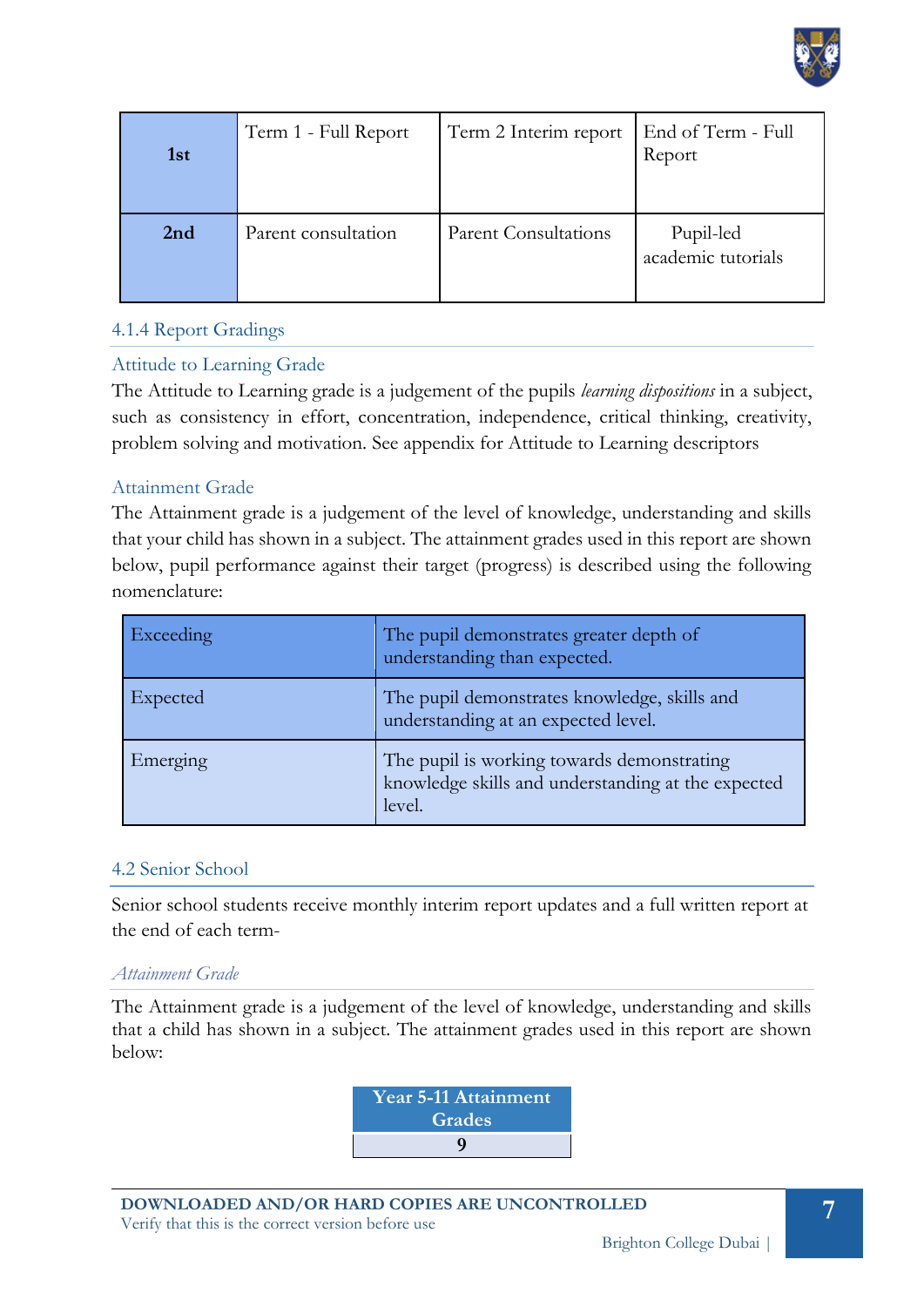

| 8                       |
|-------------------------|
| 7                       |
| 6                       |
| $\overline{\mathbf{4}}$ |
| 3                       |
| $\overline{2}$          |
|                         |

**Table 2.3.7** Years 5-11 Attainment Grades

In the Senior School, there are ongoing assessments, prior to the full written reports, where the timetable is collapsed.

Tracking

Pupil achievement, attainment, and progress are **tracked** using Excel, this is moving to Tracking Manager and Go4Schools. This academic data is contextualised by the tracking of non-academic or pastoral data such as behaviour, attendance and effort.

The purposes of pupil tracking are to:

- ensure that the individual needs of all pupils are met;
- help inform teacher's planning;
- highlight pupils who may benefit from intervention strategies;
- inform the College's self-evaluation process.

Teachers should make frequent reference to tracking data within their planning.

# 4.2.2 Parents Consultations and Reporting Timeline

|                                | Autumn                      | <b>Spring</b>            | Summer                                  |
|--------------------------------|-----------------------------|--------------------------|-----------------------------------------|
| Parent<br><b>Consultations</b> | Year 7, 8, 9, 10, 11,<br>12 | Year 7, 8, 9, 10, 11, 12 | Year 7, 8, 9, 10, 11,<br>12 (pupil led) |
| <b>Reports</b>                 | Full reports                | Full reports             | Full reports                            |

# **5. Assessment and Record Keeping**

#### 5.1 Early Years

Individual staff are required to keep a record of summative assessment results by recording them onto our tracking system; O-Track. All data must be kept up-to-date and accurate, as it will be utilised for whole school tracking and monitoring purposes.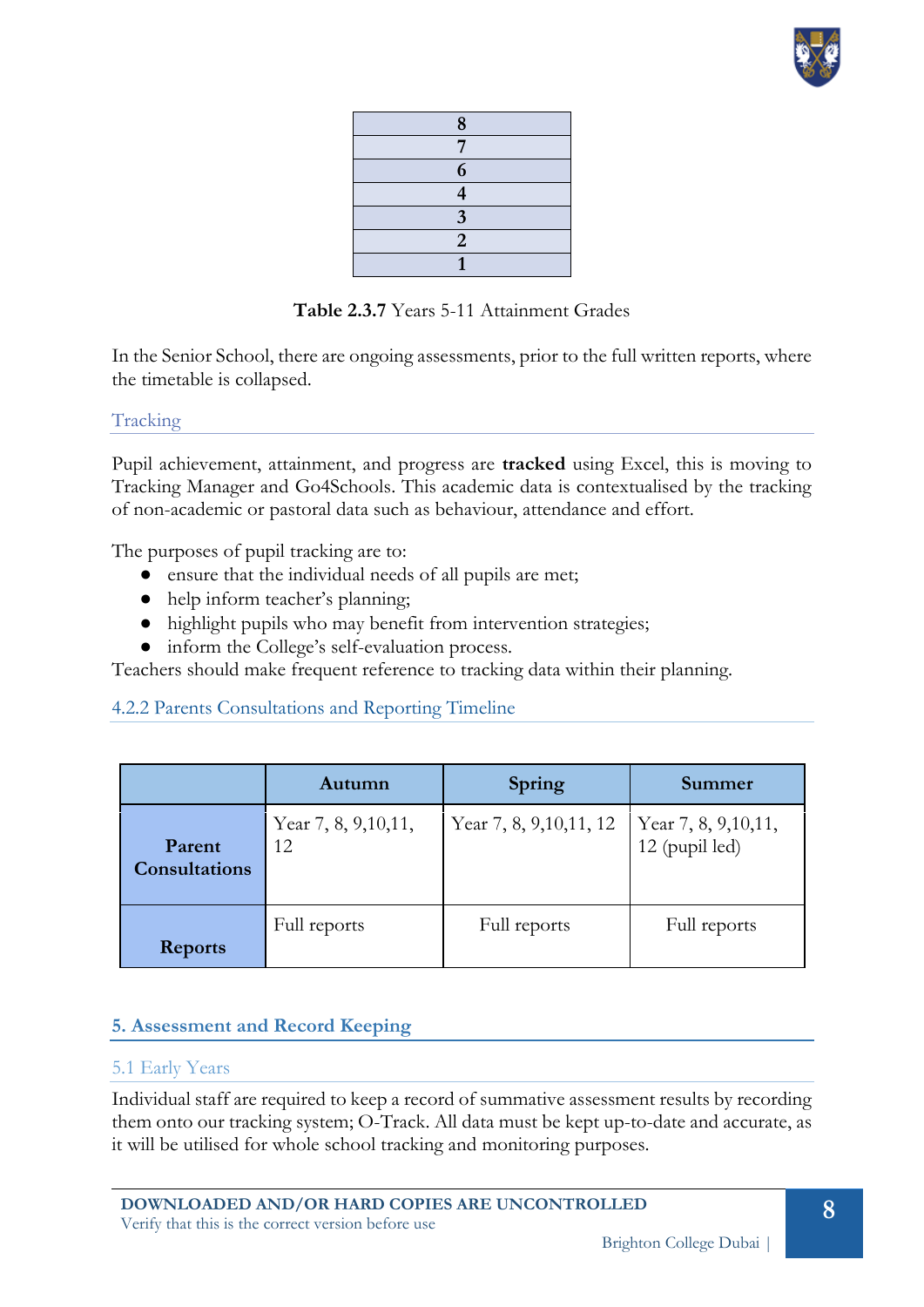

## 5.2 Prep School

Individual staff are required to keep a record of summative assessment results by recording them onto our internal tracking system; O-Track. All data must be kept up-to-date and accurate, as it will be utilised for whole school tracking and monitoring purposes.

### 5.3 Senior School

Individual staff are required to keep a record of each pupil's marks in their own mark books and internal departmental tracking systems - this may be electronic or in paper form. Termly data input is centralised; the Go4Schools system will centralise all assessment across the Senior School and will provide departments with their own, bespoke, online mark books. All data must be kept up-to-date and accurate, as it will be utilised for whole school tracking and monitoring purposes. Summative assessment results are recorded.

### **6. Staffing and Resources**

Responsibility for the implementation of this policy within Brighton College Dubai is with the College Leadership Team through Heads of Departments to class/subject teachers. The policy is coordinated by the Deputy Head Academic and Head of Prep, Head of Pre-Prep and Deputy Head of the Prep School.

# **7. Associated Documents**

The following documents/policies should be referred to in consultation with this document:

- Report writing guidance
- Marking and feedback policy

# **8. Monitoring and Review**

This policy is to be reviewed and checked annually by the CLT.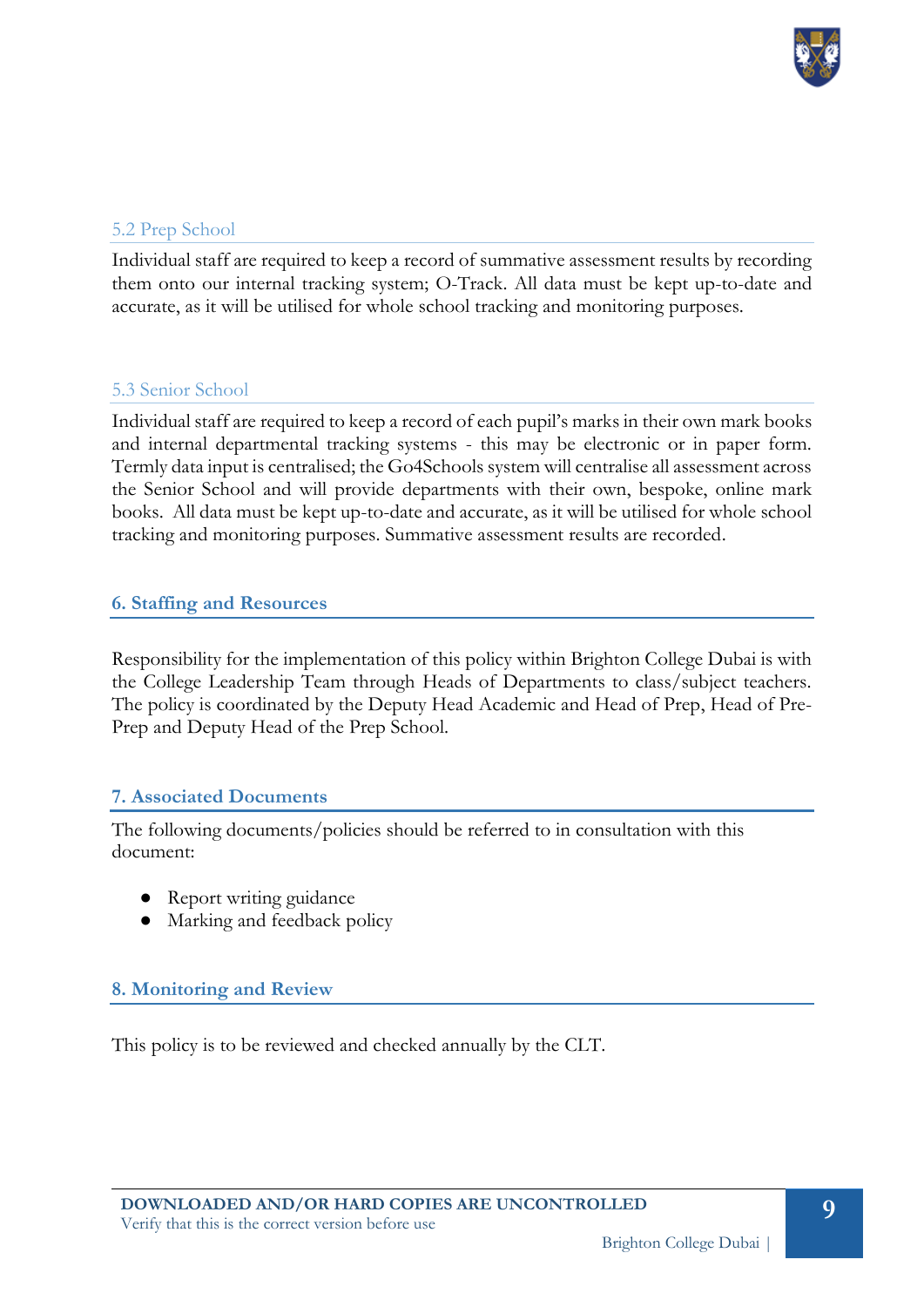

# **9. Approved by**

Head Master on behalf of the College:

Hore

Simon Crane, Head Master

Chair on behalf of the Governors:

Mrs Nilay Ozral, Board Member

# Change History Record

| <b>Version</b><br>No. | <b>Description of Change</b>                                                                                                                                                                                                                                                                                                                                                                                                                                                                                                                                               | Owner | Date of<br><b>Issue</b> |
|-----------------------|----------------------------------------------------------------------------------------------------------------------------------------------------------------------------------------------------------------------------------------------------------------------------------------------------------------------------------------------------------------------------------------------------------------------------------------------------------------------------------------------------------------------------------------------------------------------------|-------|-------------------------|
| 1.0                   | Pp.2 and 4 Changed 'Able Gifted and Talented'<br>to 'Gifted and Talented'<br>Pg. 4 and 8 replaced 'O Track' with 'Internal<br>System or Gradeset'<br>P.g 6 Added the word 'Emerging' to the code<br><i>Working Towards'</i><br>Pg.6- Senior school added Months<br>P.7- Removed <i>Positives</i> + ' and 'A Series of<br>Targets'.<br>P.7- changes made to parental consultation<br>due to new year groups etc.<br>Pg. 8- added 'Deputy Head of Prep'<br>Pg. 8 5.3- removed 'SISRA'<br>Pg. 10- deleted PASS', 'KPI's', 'SATs' and<br>SpAG'<br>Pg. 11 removed 'Humanities'. |       | April 2020              |
| 2.0                   | Pg4 – OTrack added<br>Pg4 - 5-point assessment scale added<br>Pg8 – Reports and Parent consultation<br>Head of Prep<br>timeframe updated<br>Pg10 - Appendix Assessment Calendar added                                                                                                                                                                                                                                                                                                                                                                                      |       | Jan 2022                |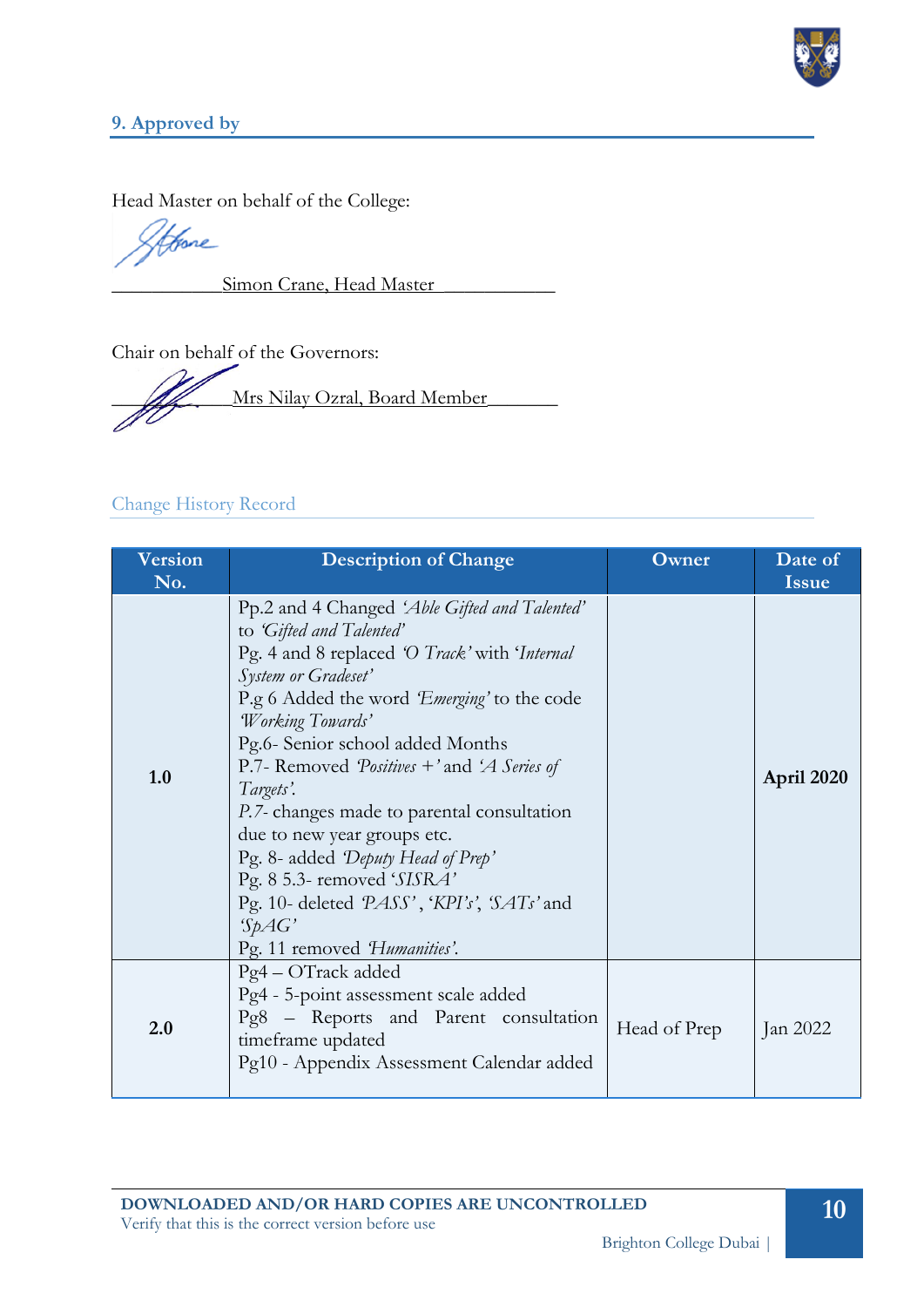

| 3.0 | Pg 2 – Early Years section edited<br>$Pg 8 - Added in details of O-Track$<br>Prep Summative Assessment Timetable Table<br>$3.1.4 -$ Updated<br>Throughout – Changed from Autumn,<br>Spring, Summer to Term 1, Term 2 and Term<br>3 | Head of Pre-<br>Prep                 | Jan 2022   |
|-----|------------------------------------------------------------------------------------------------------------------------------------------------------------------------------------------------------------------------------------|--------------------------------------|------------|
| 4.0 | Addition of appendices – attitude to learning<br>and assessment calendar. Change to pupil/led<br>academic tutorials                                                                                                                | Deputy Head<br>Academic              | Jan 2022   |
| 5.0 | Additional information regarding external<br>assessments                                                                                                                                                                           | Deputy Heads<br>(Prep and<br>Senior) | April 2022 |

# **10. Appendix**

Prep Assessment Schedule Table 3.1.3

Prep Assessment and Reporting Calendar 2021/22

| Month                           | Week<br>Beg.            | <b>Prep School</b>                                                                              |
|---------------------------------|-------------------------|-------------------------------------------------------------------------------------------------|
| August                          | $29th-2nd$<br>Sep       | PP Reviews using GL data from previous year group                                               |
| September<br>- 7 Teaching       | $5th$ - 9 <sup>th</sup> | Internal Baseline for FS                                                                        |
| weeks<br>before first           | $12th -$<br>16th        | Internal Baseline for FS                                                                        |
| summative<br>Assessment<br>Week | $19th - 23rd$           |                                                                                                 |
|                                 | $26th - 30th$           | $CAT4 - Y2 &Y4$ (the by KHDA)                                                                   |
| October                         | $3rd - 7th$             |                                                                                                 |
|                                 | $10^{th} - 14^{th}$     | <b>Internal Assessment Week</b><br>Data Drop 1<br><b>Reports Open</b><br><b>RWI</b> Assessments |
|                                 | $17th - 21st$           | <b>October Half Term</b>                                                                        |
|                                 | $24^{th} - 28^{th}$     | Data Review/PPM's                                                                               |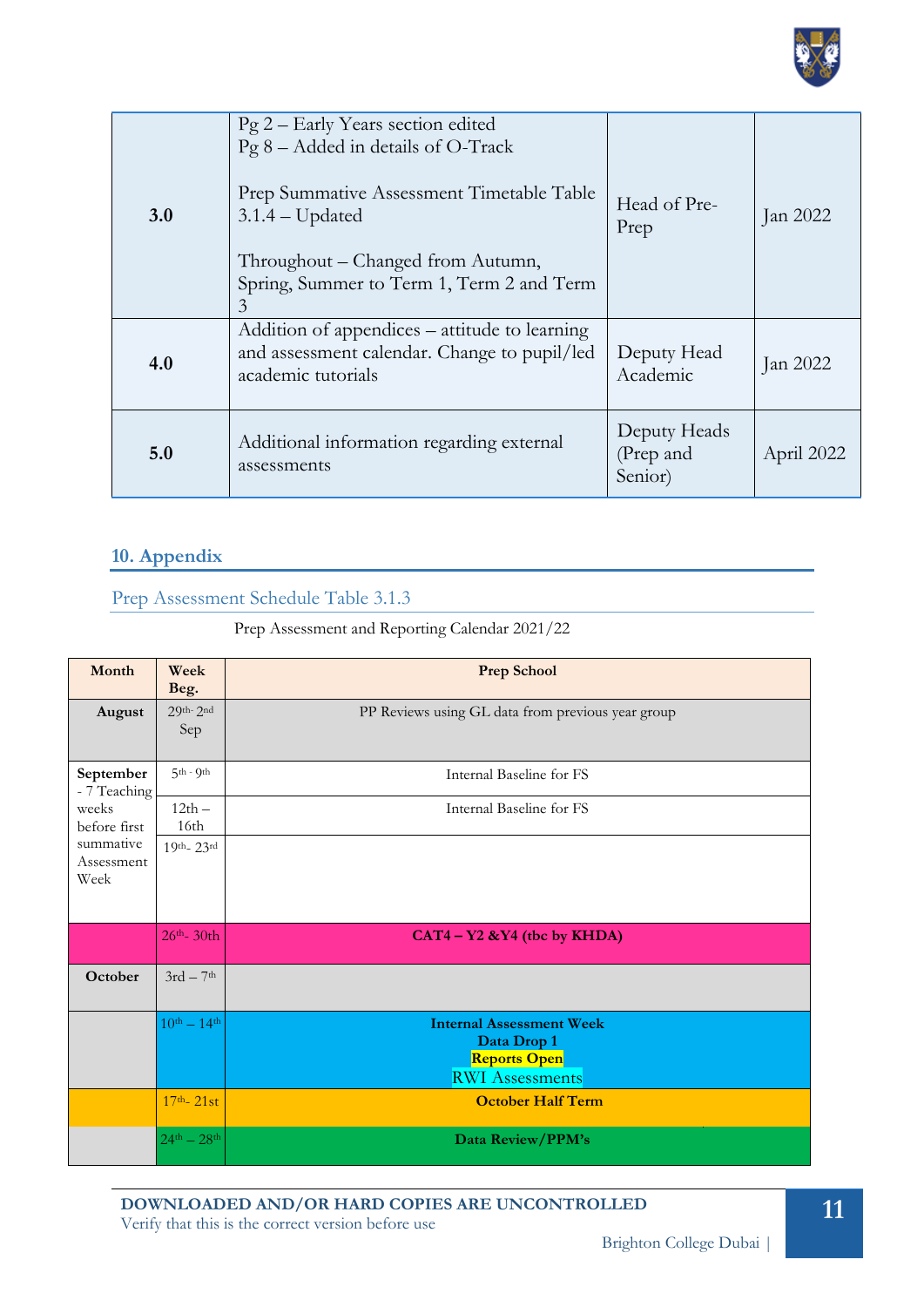

| November<br>$-12$                | $31$ <sup>st</sup> -4 <sup>th</sup> |                                                              |
|----------------------------------|-------------------------------------|--------------------------------------------------------------|
| Teaching<br>weeks<br>before next | $7th - 11th$                        | Full ReportsYr 1 - 6- Wednesday                              |
| Assessment<br>Week               | $14^{th} - 18^{th}$                 | Parents' Evening to discuss reports                          |
|                                  | $21^{nd-}25^{th}$                   |                                                              |
| December                         | $28th - 2rd$                        | <b>Full Reports EY</b>                                       |
|                                  | $5th - 9th$                         | Pass assessments- Yr.5 and 6                                 |
|                                  |                                     | Whole Prep-School Writing Assessment for Internal Moderation |
|                                  |                                     | <b>RWI</b> Assessments                                       |
|                                  | $12^{th} - 16^{th}$                 |                                                              |
|                                  | $19^{th} - 23^{rd}$                 | <b>Winter Break</b>                                          |
|                                  | $26^{th} - 30^{th}$                 |                                                              |
| January                          | $2nd - 6th$                         |                                                              |
|                                  | $9th-13th$                          |                                                              |
|                                  | $16th-20th$                         |                                                              |
|                                  | $23rd-27th$                         |                                                              |
| February                         | $30th - 3rd$                        |                                                              |
|                                  | $6^{th} - 10^{th}$                  | <b>RWI</b> Assessments                                       |
|                                  | $13^{th} - 17^{th}$                 |                                                              |
|                                  | $20^{th}$ -24 <sup>th</sup>         | Half-Term                                                    |
| <b>March</b>                     | $28th-4th$                          | <b>Assessment Week 2</b>                                     |
|                                  |                                     | Data Drop 2                                                  |
|                                  | $6^{th}$ - $10^{th}$                | <b>Pupil Progress Meetings / Data Reviews</b>                |
|                                  | $11^{th} - 17^{th}$                 | Interim Report (Mid-Year) to Parents                         |
|                                  | $20^{th}$ -24 <sup>th</sup>         |                                                              |
|                                  |                                     | <b>Parent's Evening</b><br><b>RWI</b> Assessments            |
|                                  |                                     | Whole Prep-School Writing Assessment for Internal Moderation |
|                                  | $27^{th} - 31^{st}$                 | <b>End of Term 2- Spring</b>                                 |
|                                  | $3rd - 7th$                         | <b>Break/Ramadan</b><br><b>Starts</b>                        |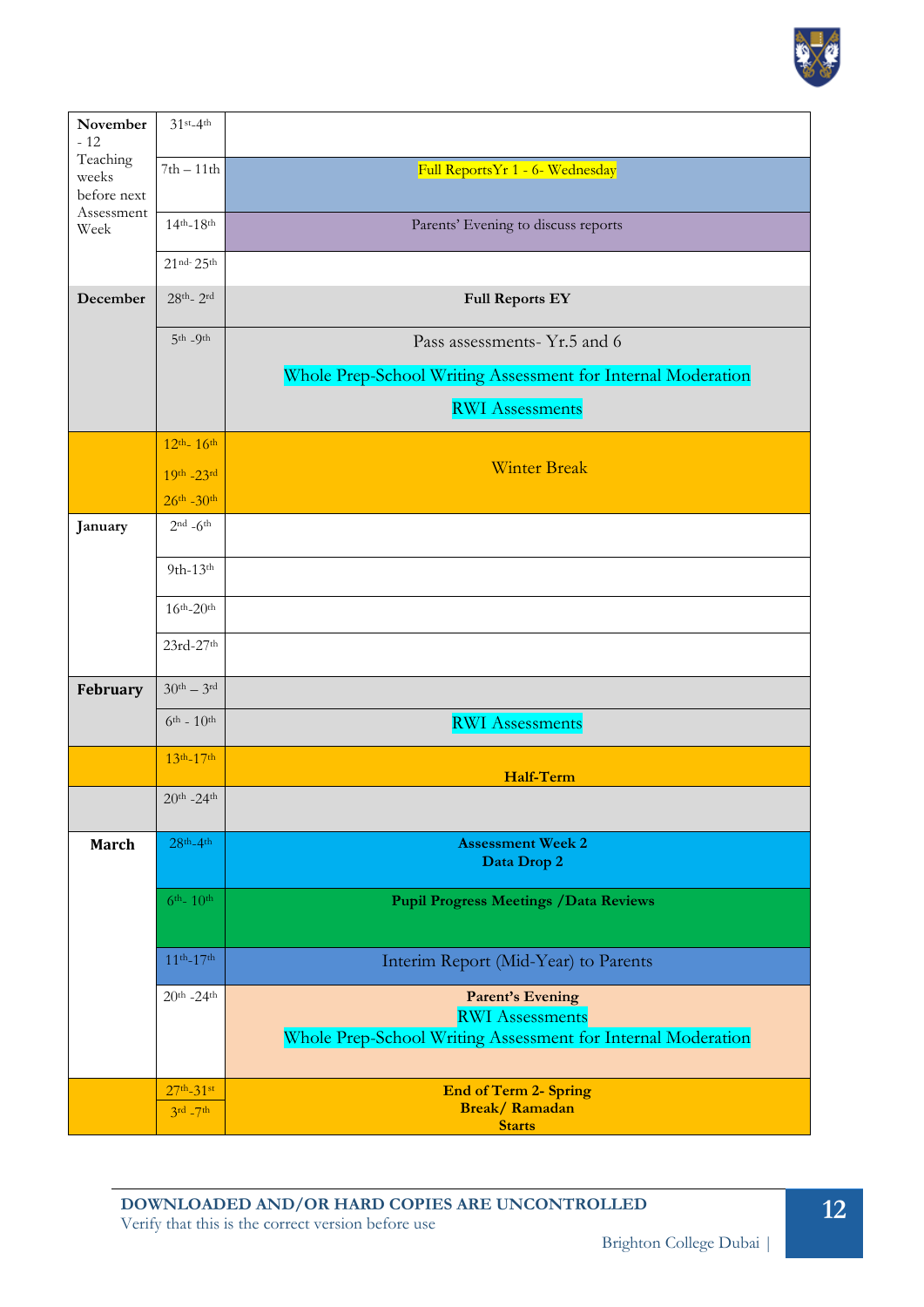

| <b>April</b><br>10                | $10^{th} - 14^{th}$          | Ramadan                                                                                     |
|-----------------------------------|------------------------------|---------------------------------------------------------------------------------------------|
| Teaching<br>weeks                 | $17th - 21st$                | Ramadan                                                                                     |
| before next<br>Assessment<br>Week | $23rd-24th$                  | Ramadan                                                                                     |
| May                               | $1$ st $-5$ th               | <b>Possible Eid Break</b>                                                                   |
|                                   | $8^{th} - 12^{th}$           |                                                                                             |
|                                   | $15th - 19th$                | <b>RWI</b> Assessments                                                                      |
|                                   | $22rd-26th$                  |                                                                                             |
| June                              | $29th-2nd$                   | <b>External- GL Testing</b><br>(Report Window open for general comments)                    |
|                                   | $5th$ - 9 <sup>th</sup>      | <b>External- GL Testing</b>                                                                 |
|                                   | $11^{th} - 16^{th}$          | <b>Internal-Assessment Week 3</b><br><b>Complete assessments on Sun-Tues</b><br>Data Drop 3 |
|                                   | $19th - 23rd$                | <b>RWI</b> Assessments<br>Whole Prep-School Writing Assessment for Internal Moderation      |
|                                   | $26^{th}$ - 30 <sup>th</sup> | Reports due-Monday 27 <sup>th</sup> June                                                    |
| July                              | $3rd-7th$                    | FULL REPORTS- Monday 4th July<br>Data Review/PPM's- with new teacher if possible            |

# Prep Summative Assessment Timetable Table 3.1.4

|                                  |                                     | <b>FS</b> | FS <sub>2</sub>                                    | Year 1                              | Year 2                                                 | Year 3                                     | Year 4                                             | Year 5                   | Year 6                   |
|----------------------------------|-------------------------------------|-----------|----------------------------------------------------|-------------------------------------|--------------------------------------------------------|--------------------------------------------|----------------------------------------------------|--------------------------|--------------------------|
| $\overline{\phantom{0}}$<br>Term | observations<br>Ongoing<br>Baseline |           | observations<br>RWI phonics<br>Ongoing<br>Baseline | RWI-<br>phonics<br>D <sub>D</sub> 1 | <b>RWI</b><br>Phonics/<br>Spelling<br>D <sub>D</sub> 1 | <b>RWI</b><br>Spelling<br>D <sub>D</sub> 1 | Cat4<br><b>RWI</b><br>Spelling<br>D <sub>D</sub> 1 | Cat4<br>D <sub>D</sub> 1 | Cat4<br>D <sub>D</sub> 1 |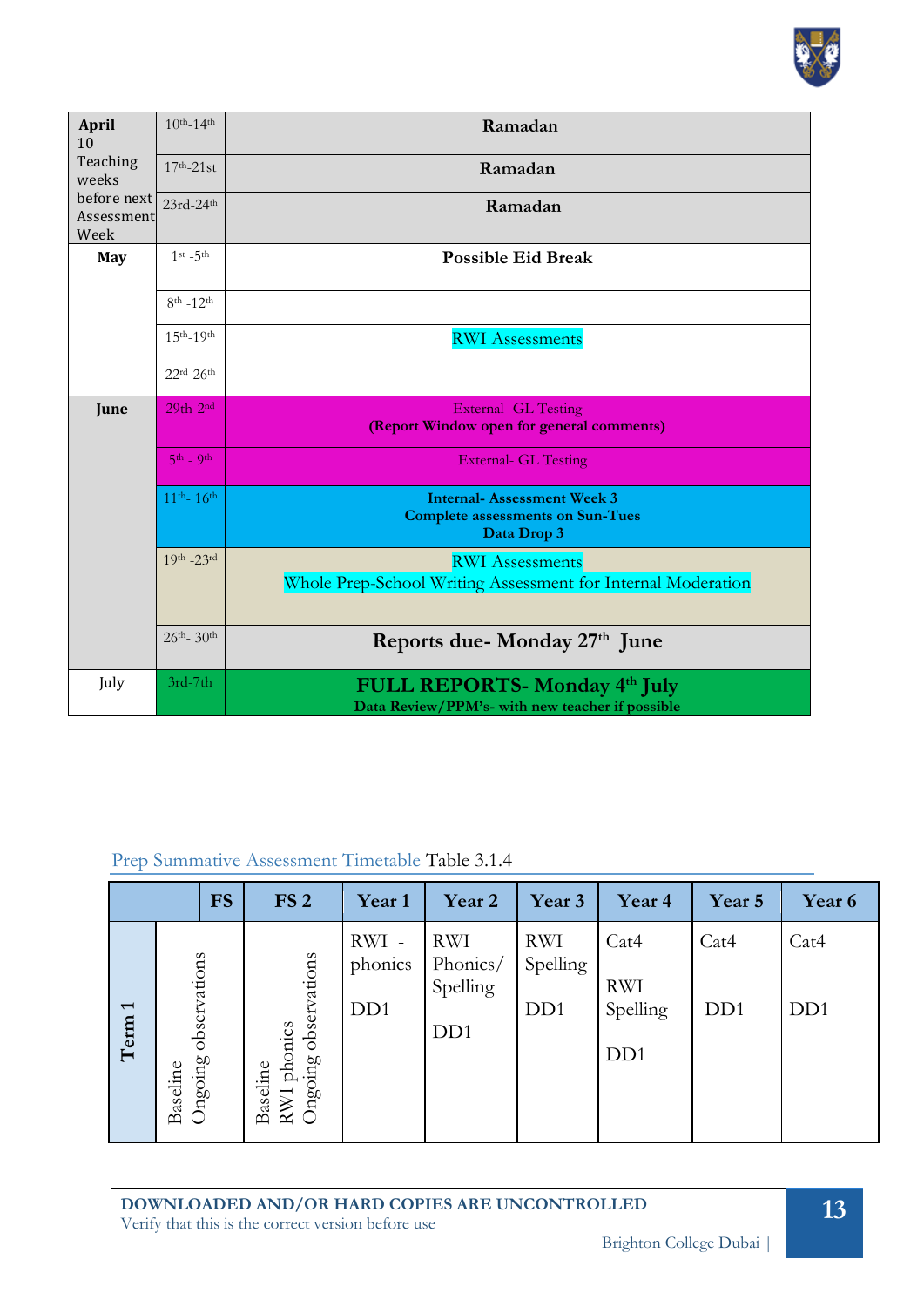

| Term <sub>2</sub> | MQ<br>Tracking against EYFS<br>Ongoing observations | against EYFS<br>Ongoing observations<br>RWI phonics<br><b>ELG</b><br>Tracking<br>$\overline{\text{M}}$ | Phonics<br>Screeni<br>ng<br><b>RWI</b><br>DD <sub>2</sub> | RWI -<br>spelling<br>DD2                              | <b>RWI</b><br>Spelling<br>DD2                             | <b>RWI</b><br>Spelling<br>DD <sub>2</sub>                                  | D <sub>D</sub> <sub>2</sub>                      | D <sub>D</sub> <sub>2</sub>           |
|-------------------|-----------------------------------------------------|--------------------------------------------------------------------------------------------------------|-----------------------------------------------------------|-------------------------------------------------------|-----------------------------------------------------------|----------------------------------------------------------------------------|--------------------------------------------------|---------------------------------------|
| Term 3            | Tracking against EYFS DM<br>Ongoing observations    | Ongoing observations<br>EYFSP reporting<br>RWI phonics                                                 | <b>GL</b><br>PTE,<br>$\rm PTM$<br><b>RWI</b><br>DD3       | GL PTE,<br>$\rm PTM$<br><b>RWI</b><br>DD <sub>3</sub> | GL<br>PTE,<br><b>PTM</b><br><b>RWI</b><br>DD <sub>3</sub> | GL PTE,<br>PTM,<br><b>PTS</b><br><b>RWI</b><br>Spelling<br>DD <sub>3</sub> | GL PTE,<br>PTM.<br><b>PTS</b><br>DD <sub>3</sub> | GL PTE,<br>PTM,PTS<br>DD <sub>3</sub> |

Ongoing end of unit assessments - Whiterose Maths (yr1-yr4), IPC, Science, (Years 5-6)

# **Senior School – Attitude to Learning Descriptors**

|                                | Exceptional                                                                                                          | Good                                                                                  | <b>Satisfactory</b>                                                                 | Unsatisfactory                                                                            |
|--------------------------------|----------------------------------------------------------------------------------------------------------------------|---------------------------------------------------------------------------------------|-------------------------------------------------------------------------------------|-------------------------------------------------------------------------------------------|
| Focus                          | I am highly focussed                                                                                                 | I focus well in lessons                                                               | I am sometimes distracted                                                           | I am often distracted                                                                     |
| Participation<br>in lessons    | I play a proactive part in lessons,<br>sometimes acting as a lead learner                                            | I participate fully in the lesson                                                     | I am mostly willing to get involved in lessons                                      | I am reluctant to get involved                                                            |
| Challenging<br>myself          | I take every opportunity to challenge<br>myself                                                                      | I respond positively to challenging activities                                        | I sometimes attempt challenging tasks                                               | I normally need pressure to attempt<br>learning tasks                                     |
| Seeking help                   | I seek my own solutions to problems                                                                                  | I seek help when needed                                                               | I sometimes ask for help when I need it                                             | I rarely ask for help when I need it<br>and I may refuse support.                         |
| Taking pride<br>in work        | I am incredibly proud of my work, it is<br>sometimes used as exemplar work for<br>others                             | I usually take pride in my work                                                       | I ensure my work is legible and organised                                           | I rarely demonstrate pride in my<br>work                                                  |
| Preparedness<br>for learning   | I am always prepared for lessons,<br>often reading up on the topic<br>heforehand                                     | I am always prepared for lessons                                                      | I am mostly prepared for lessons                                                    | I can be unprepared for lessons                                                           |
| Prep                           | I complete prep thoroughly and often<br>seek further learning independently                                          | I complete prep to a good standard and seek<br>help when I am unsure of expectations  | I spend the expected amount of time on prep<br>and complete most work               | I regularly forget to do prep                                                             |
| Organising<br>time             | I organise time effectively                                                                                          | I organise time well and seldom miss<br>deadlines                                     | I sometimes miss deadlines                                                          | I miss most deadlines                                                                     |
| Independence                   | I approach learning with an active<br>interest and ask questions                                                     | I answer questions and connect ideas. I<br>don't need close supervision               | I mostly work well independently but<br>sometimes need supervision                  | I do not engage unless closely<br>supervised                                              |
| Resilience                     | I am resilient and learn from my<br>mistakes                                                                         | I show resilience most of the time                                                    | I sometimes give up easily but know what to<br>do if I need help                    | If I find a task difficult, I give up too<br>quickly.                                     |
| <b>Response to</b><br>feedback | I invite and act on feedback to<br>improve my work                                                                   | I take action based on feedback                                                       | I mostly attempt to act on feedback                                                 | I rarely attempt to act on feedback                                                       |
| Collaboration<br>with others   | I help others when they need help                                                                                    | I work well with others                                                               | I generally work well with others, sometimes I<br>can rely on others to do the work | I distract others                                                                         |
| Consideration<br>of others     | I am consistently aware of and<br>considerate of others                                                              | I show kindness, consideration and respect                                            | I mostly work well but occasionally can disrupt<br>the learning in the classroom    | I regularly disrupt the learning in the<br>classroom                                      |
| Standard of<br>work            | I complete work to an excellent<br>standard                                                                          | I complete work to a good standard                                                    | My work can sometimes show a lack of care or<br>detail                              | My work is often incomplete or<br>inadequate                                              |
| Leadership<br>skills           | I lead by example in all areas of my<br>learning, often leading teams in group<br>activities                         | I am mostly confident in leading aspects of<br>learning                               | I am developing my leadership skills but am<br>more comfortable with guidance       | I need to work on developing my<br>confidence and leadership skills.                      |
| Reflection                     | I am highly reflective as a learner. I<br>always consider what I have learned<br>and what I still need to understand | I am mostly reflective in my learning,<br>thinking about what I need to do to improve | I sometimes reflect on what I have learned and<br>what I need to do next            | I rarely think about what I have<br>learned or make plans as to what I<br>need to do next |